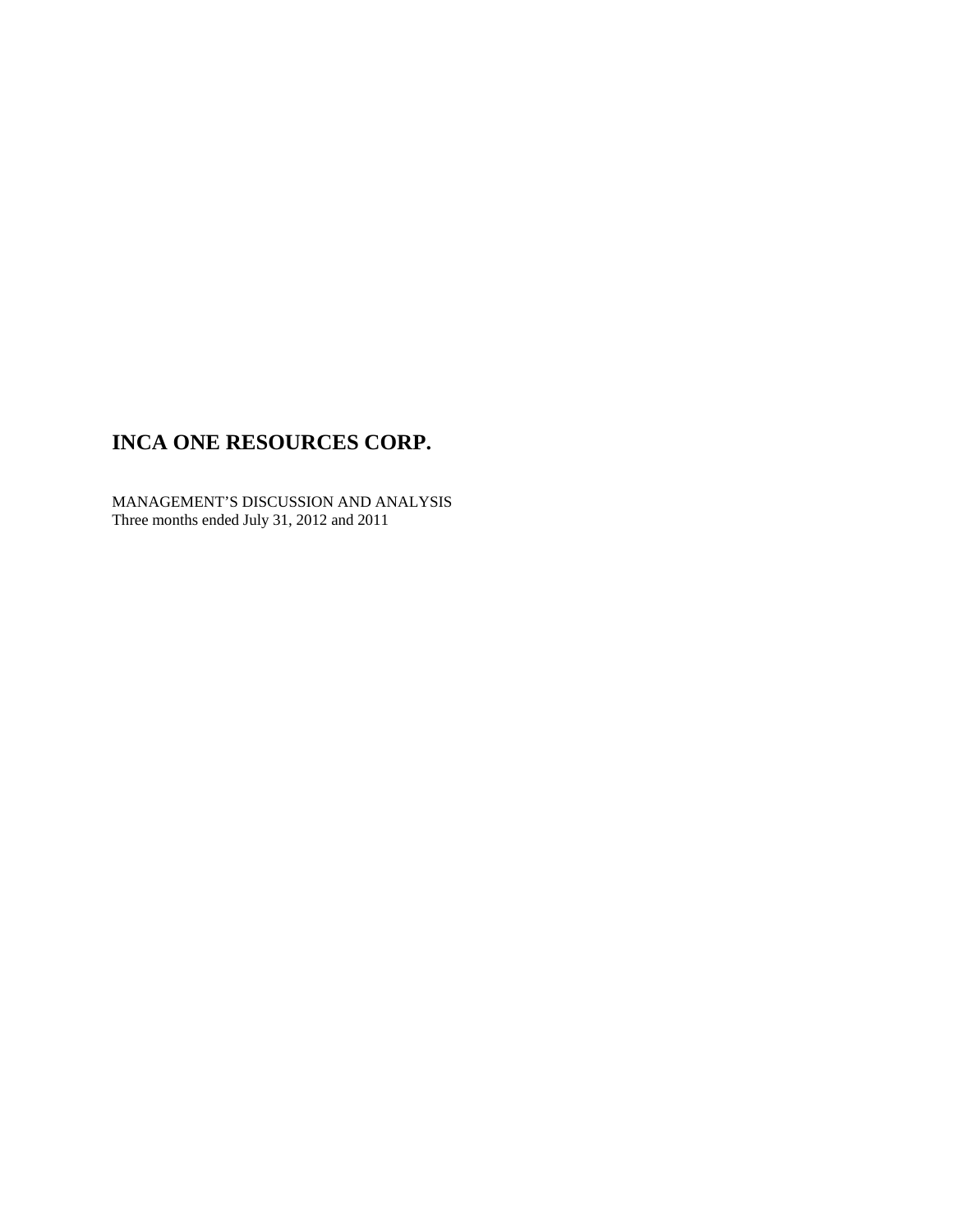Management's Discussion & Analysis Three months ended July 31, 2012 and 2011

Inca One Resources Corp. (the "Company" or "Inca One"), incorporated under the laws of Canada on November 9, 2005, is an exploration stage company engaged in the acquisition, exploration and development of mineral properties. It presently holds or has the right to acquire 100% of the shares of a private Peruvian company which owns a 100% interest in the Las Huaquillas gold-copper property (the "Las Huaquillas Property") located in the Department of Cajamarca in northern Peru. In addition to the Company's ongoing work program on the Property, it continues to actively evaluate new potential projects. The Company is listed for trading on the TSX Venture Exchange ("the Exchange") under the symbol "IO".

This management's discussion and analysis ("MD&A") reports on the operating results and financial condition of the Company for the three months ended July 31, 2012 and is prepared as of September 26, 2012, in accordance with International Financial Reporting Standards ("IFRS"). The MD&A should be read in conjunction with the Company's unaudited condensed interim consolidated financial statements and the related notes for the three months ended July 31, 2012 and 2011 and the audited consolidated financial statements for the year ended April 30, 2012 and accompanying annual MD&A, which were prepared in accordance with IFRS.

All dollar amounts referred to in this MD&A are expressed in Canadian dollars except where indicated otherwise.

#### **Cautionary Note Regarding Forward-Looking Information**

This document may contain "forward-looking information" within the meaning of Canadian securities legislation ("forward-looking statements"). These forward-looking statements are made as of the date of this document and the Company does not intend, and does not assume any obligation, to update these forward-looking statements, except as required under applicable securities legislation.

Forward-looking statements relate to future events or future performance and reflect management's expectations or beliefs regarding future events and include, but are not limited to, the Company and its operations, its planned exploration activities, the adequacy of its financial resources and statements with respect to the estimation of mineral reserves and mineral resources, the realization of mineral reserve estimates, the timing and amount of estimated future production, costs of production, capital expenditures, success of mining operations, environmental risks, unanticipated reclamation expenses, title disputes or claims and limitations on insurance coverage. In certain cases, forward-looking statements can be identified by the use of words such as "plans", "expects" or "does not expect", "is expected", "budget", "scheduled", "estimates", "forecasts", "intends", "anticipates" or "does not anticipate", or "believes", or variations of such words and phrases or statements that certain actions, events or results "may", "could", "would", "might" or "will be taken", "occur" or "be achieved" or the negative of these terms or comparable terminology. In this document, certain forward-looking statements are identified by words including "may", "future", "expected", "intends" and "estimates". By their very nature forward-looking statements involve known and unknown risks, uncertainties and other factors which may cause the actual results, performance or achievements of the Company to be materially different from any future results, performance or achievements expressed or implied by the forward-looking statements. Such factors include, among others, risks related to actual results of current exploration activities; changes in project parameters as plans continue to be refined; future prices of resources; possible variations in ore reserves, grade or recovery rates; accidents, labour disputes and other risks of the mining industry; delays in obtaining governmental approvals or financing or in the completion of development or construction activities; as well as those factors detailed from time to time in the Company's interim and annual consolidated financial statements and management's discussion and analysis of those statements, all of which are filed and available for review under the Company's profile on SEDAR at www.sedar.com. Although the Company has attempted to identify important factors that could cause actual actions, events or results to differ materially from those described in forward-looking statements, there may be other factors that cause actions, events or results not to be as anticipated, estimated or intended. The Company provides no assurance that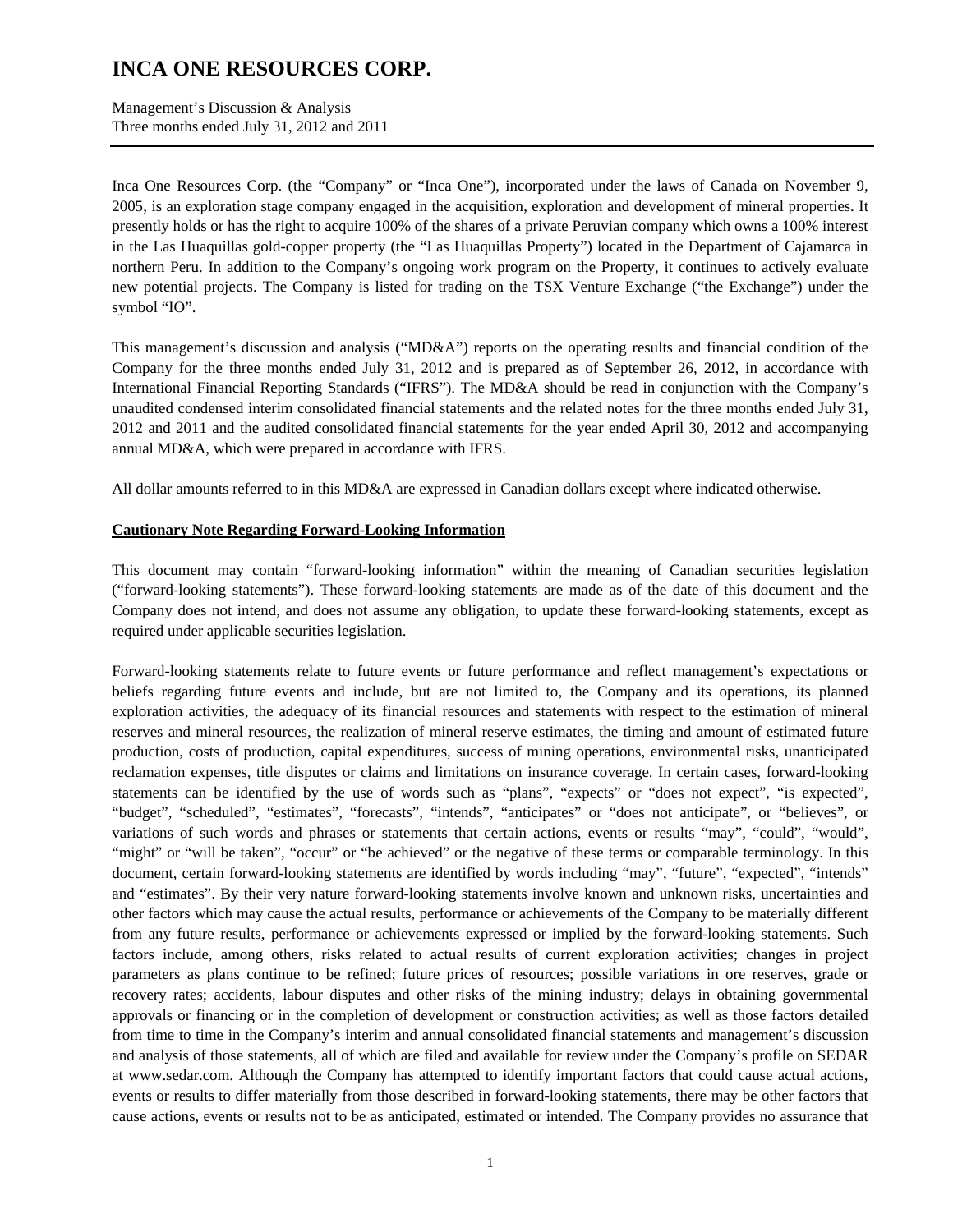Management's Discussion & Analysis Three months ended July 31, 2012 and 2011

forward-looking statements will prove to be accurate, as actual results and future events could differ materially from those anticipated in such statements. Accordingly, readers should not place undue reliance on forward-looking statements.

### **The Las Huaquillas Property**

On March 25, 2011, the Company entered into a definitive letter agreement with Rial Minera SAC ("Rial") and its shareholders (collectively the "Optionors") pursuant to which the Company has been granted an option to acquire all of the issued and outstanding shares of Rial (the "Rial Shares"). Rial is a private Peruvian company that owns a 100% interest in the Las Huaquillas Property located in the Department of Cajamarca in northern Peru. Pursuant to the agreement, the Company can acquire a 100% of the Rial Shares, of which 95% may be acquired by (a) paying an aggregate of US\$5,000,000 to the Optionors; (b) issuing 5,000,000 common shares of the Company to the Optionors; and (c) incurring exploration expenditures of US\$10,000,000 over a period of four years.

Upon the Company acquiring 95% of Rial Shares, a 1% net smelter royalty shall be payable to the Optionors on all future production. After completion of the cash and share payments and exploration expenditures, the Company may earn a further 5% of Rial Shares by issuing an additional 3,000,000 common shares to one of the Optionors within 15 days of notice of exercise of the option. In addition, the Company shall issue to one of the Optionors as bonus payments one common share of the Company per each new ounce of gold or gold equivalent that is found or determined to exist on the Las Huaquillas Property, in excess of 560,000 ounces of gold or gold equivalent, to be delivered upon public announcement of such discovery.

A finder's fee of \$282,500 and 400,000 common shares are payable to an arm's length party over a period of four years, of which US\$35,625 was paid and 16,250 common shares were issued as at September 26, 2012.

As at July 31, 2012, the Company incurred acquisition costs of \$714,102 and exploration expenditures of \$1,033,896 for a total of \$1,747,998. Acquisition costs of \$714,102 consisted of option payments of US\$410,625 and 341,250 common shares at a fair value of \$110,512, staking costs of \$49,381 and professional and other costs of \$145,582.

On January 18, 2012, the Company signed an amended agreement with the Optionors ("Amended Agreement") whereby if by June 27, 2012, Minera Huaquillas SAC ("Minera") has not received the permits required to carry out exploration activities in the Las Huaquillas Property ("drill permits"), all options payments due starting from July 26, 2012 were to be deferred until the drill permits have been obtained.

#### *About the Las Huaquillas Property:*

The Las Huaquillas Property is located in the Department of Cajamarca in northern Peru. It is easily accessible by road and is situated at a relatively low elevation of between 1000 to 1800 meters. It consists of 9 mineral concessions and is 3700 hectares in size.

Peru, a mineral rich country, is the largest gold producer in South America ( $6<sup>th</sup>$  worldwide), the world's largest producer of silver and the 2nd largest producer of copper worldwide as of 2009. **(1)** "The Cajamarca mining district, located in northern Peru, has one of the largest gold inventories in South America with the economic high-sulphidation Yanacocha Au mine, plus several smaller Au epithermal and porphyry Cu-Au deposits."<sup>(2)</sup>

Several gold targets and two porphyry copper-gold systems have been identified on the Las Huaquillas Property to date: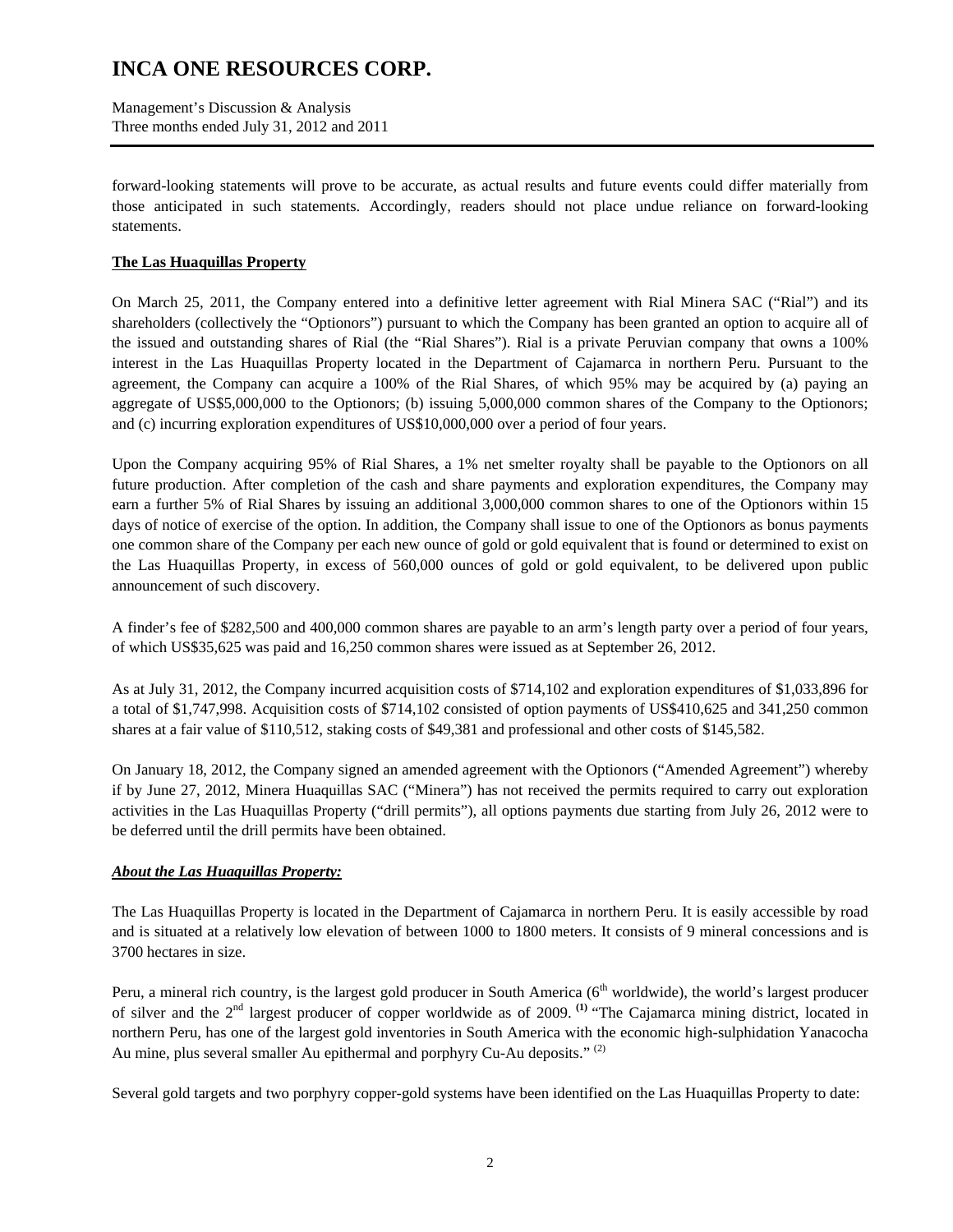Management's Discussion & Analysis Three months ended July 31, 2012 and 2011

- a) Gold targets include the 2.2 km long Los Socavones Zone, including the El Huabo and Las Huaquillas showings and the Porvenir-Guabo Alto high-sulphidation epithermal zone.
- b) Porphyry Cu-Au: The Cementerio and San Antonio Cu- Au porphyry systems.

Previous exploration on the Las Huaquillas Property by Cooperacion Minero Peruano - Alemana (1988-1992) and Sulliden Gold Corporation Ltd. (TSX: SUE, "Sulliden") (1996 - 1999) consisted of surface geological, geochemical, and geophysical studies, 26 drill holes and 1200 meters of underground workings.

In 1998, Sulliden estimated that a 500 meter section of the 2.2 km long **Los Socavones Zone hosts a geological resource of 6.57 million tonnes grading 2.09 g/t Au and 25.2 g/t Ag, equivalent to 443,000 ounces of gold and 5.3 million ounces of silver.** This has been calculated at a cutoff of 1.5 g/t gold, and remains open at depth and along strike. This historic resource, based on 10 drill holes and 20 mineralized intercepts, was estimated by Sulliden to a depth of 200 meters.*(3)* 

The historic resource was calculated in 1998 and the Company has not completed the work necessary to have the historical estimate verified by a Qualified Person. The Company is not treating the estimate as a current NI 43-101 defined resource and the historical estimate should not be relied upon. The Las Huaquillas Property will require considerable future exploration which the Company intends to carry out in due course.

The average true width encountered to date of the Los Socavones gold mineralization is 20+ meters, with some intercepts more than 75 meters in true width. Only a quarter of the length of the Los Socavones Zone has been drill tested in some detail. Table 1 below summarizes some highlighted mineralized intercepts of the Los Socavones Zone. **(3)**

| <b>DDH</b>     | From (m) | To(m)  | Length $(m)$ | Au(g/t) | Ag(g/t) |
|----------------|----------|--------|--------------|---------|---------|
| <b>LH97-08</b> |          | 78.0   | 78.0         | 2.71    | 19.0    |
| <b>LH97-13</b> | 181.75   | 195.25 | 13.50        | 2.86    | 57.0    |
| LH97-07        | 28.5     | 70.5   | 42.0         | 2.05    | 24.6    |
| $PD-1$         | 100.25   | 134.65 | 34.4         | 2.71    | 38.63   |
| $PD-2$         | 66.15    | 80.15  | 14.0         | 8.41    | 105.93  |
| $PD-4$         | 39.25    | 59.45  | 20.2         | 2.79    | 42.77   |

**Table 1: Highlighted mineralized intercepts of the Los Socavones Zone.** (3)

Sulliden drilled exploratory holes in the Cementario and San Antonio copper-gold-porphyry systems (each system is more than 1 kilometer across) based on soil, rock, and IP anomalies. The best hole at Cementario (LH97-04) intersected 99.5 meters of 0.47% Cu and 0.11g/t Au.**(2)(3)** The Company has filed a technical report relating to the Las Huaquillas Property prepared in accordance with National Instrument 43-101 on Sedar and it is also available on the Company's website www.incaone.com.

- *(1) Source: US Geological Survey (2009 Minerals Yearbook Peru, February 2011)*
- *(2) Source: Tectonic, Magmatic and Metallogenic Evolution of The Cajamarca Mining District, Northern Peru. PHD Thesis; Richard Charles Idris Davies. December 2002.*
- *(3) Source: Sulliden Annual Report filed August 12, 1998, available on www.sedar.com*

The technical information above has been prepared in accordance with the Canadian regulatory requirements set out in NI 43-101 and reviewed on behalf of the Company by Thomas A. Henricksen, PhD, a Qualified Person under NI 43-101.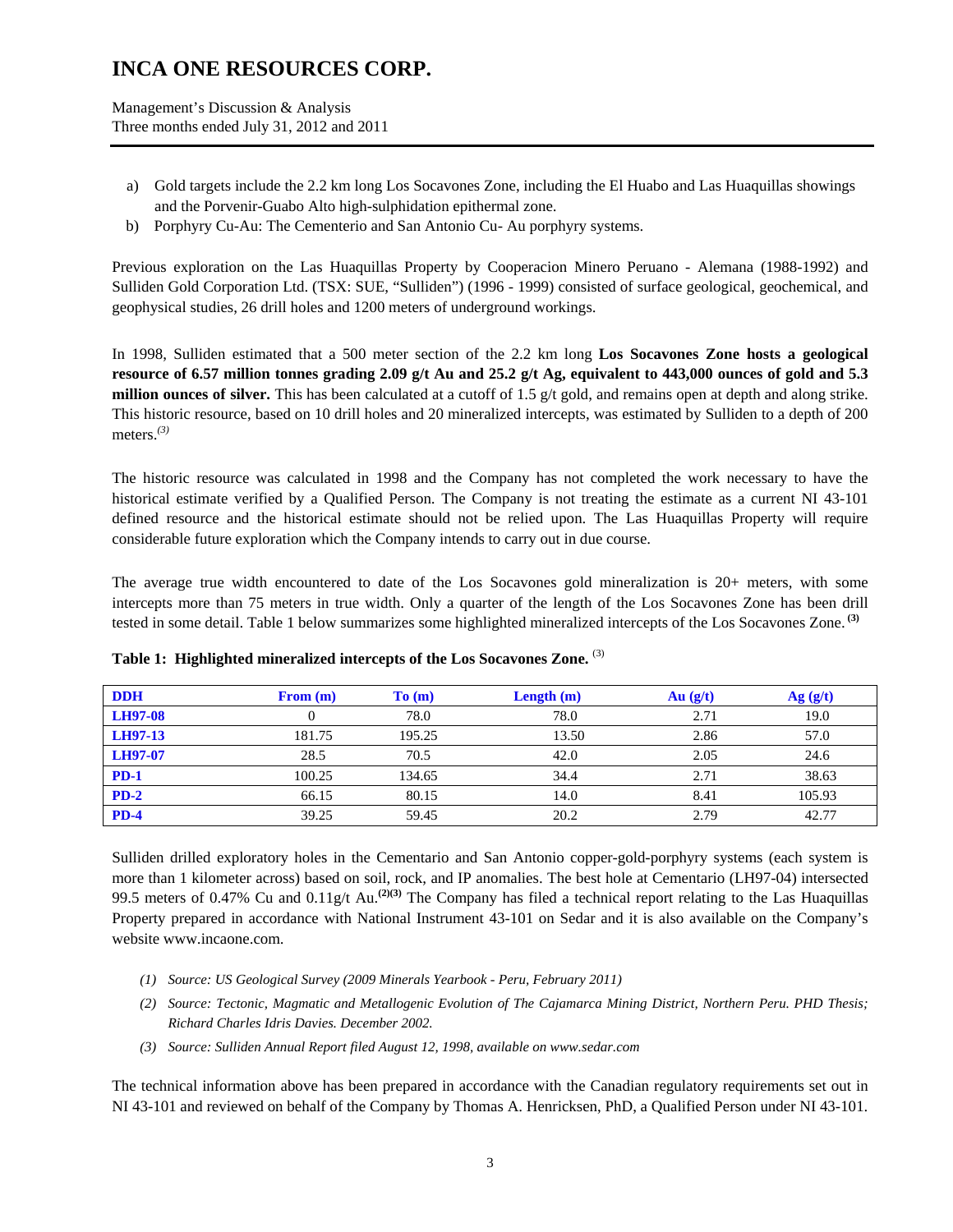Management's Discussion & Analysis Three months ended July 31, 2012 and 2011

### **Update on the Property:**

The Company continues to develop community partnerships as it works to complete the public participation workshop required for approval of mining projects by Peru's Ministry of Energy and Mines. Seven DIA presentations regarding proposed exploration activities at Las Huaquillas property were delivered to the area's surface landholders and coffee farmers between July 14 and August 19, 2012. The DIA is an environmental impact statement outlining a plan for advanced exploration activities on Peruvian mineral exploration projects.

These presentations to inform local community members further ran smoothly and attendees expressed interest and enthusiasm for the project. A larger public participation workshop followed on September 9, 2012. In a repeat of the first scheduled workshop to meet the formal ministry requirement before a mining exploration program can be commenced, the meeting was again interrupted by an outspoken local individual. While the workshop was suspended, the Company reached an agreement with the individual regarding the need to provide additional information to the communities involved.

### **Outlook:**

The Company is moving forward in its plan to explore and develop the Las Huaquillas property. It is working to complete the public participation workshop and obtain the drill permit necessary to commence exploration work on the property. The Company continues to enhance relationships and partnerships with the communities and will hold another official workshop and other follow-up meetings. Its immediate goal is to receive minutes of the workshop signed by a local official, the Director Regional de Energia Minas.

#### **Risk Factors**

The Company is in the business of acquiring, exploring and, if warranted, developing and exploiting natural resource properties. Due to the nature of the Company's business and the present stage of exploration of its resource property (which is primarily early stage exploration property with no known resources or reserves that have not been explored by modern methods), the following risk factors, among others, will apply:

*Mining Industry is Intensely Competitive:* The Company's business of the acquisition, exploration and development of mineral properties is intensely competitive. The Company may be at a competitive disadvantage in acquiring additional mining properties because it must compete with other individuals and companies, many of which have greater financial resources, operational experience and technical capabilities than the Company. Increased competition could adversely affect the Company's ability to attract necessary capital funding or acquire suitable producing properties or prospects for mineral exploration in the future.

*Resource Exploration and Development is Generally a Speculative Business:* Resource exploration and development is a speculative business and involves a high degree of risk, including, among other things, unprofitable efforts resulting not only from the failure to discover mineral deposits but from finding mineral deposits which, though present, are insufficient in size to return a profit from production. The marketability of natural resources that may be acquired or discovered by the Company will be affected by numerous factors beyond the control of the Company. These factors include market fluctuations, the proximity and capacity of natural resource markets, government regulations, including regulations relating to prices, taxes, royalties, land use, importing and exporting of minerals and environmental protection. The exact effect of these factors cannot be accurately predicted, but the combination of these factors may result in the Company not receiving an adequate return on invested capital. There is no known resource, and there are no known reserves, on the Company's Property. The vast majority of exploration projects do not result in the discovery of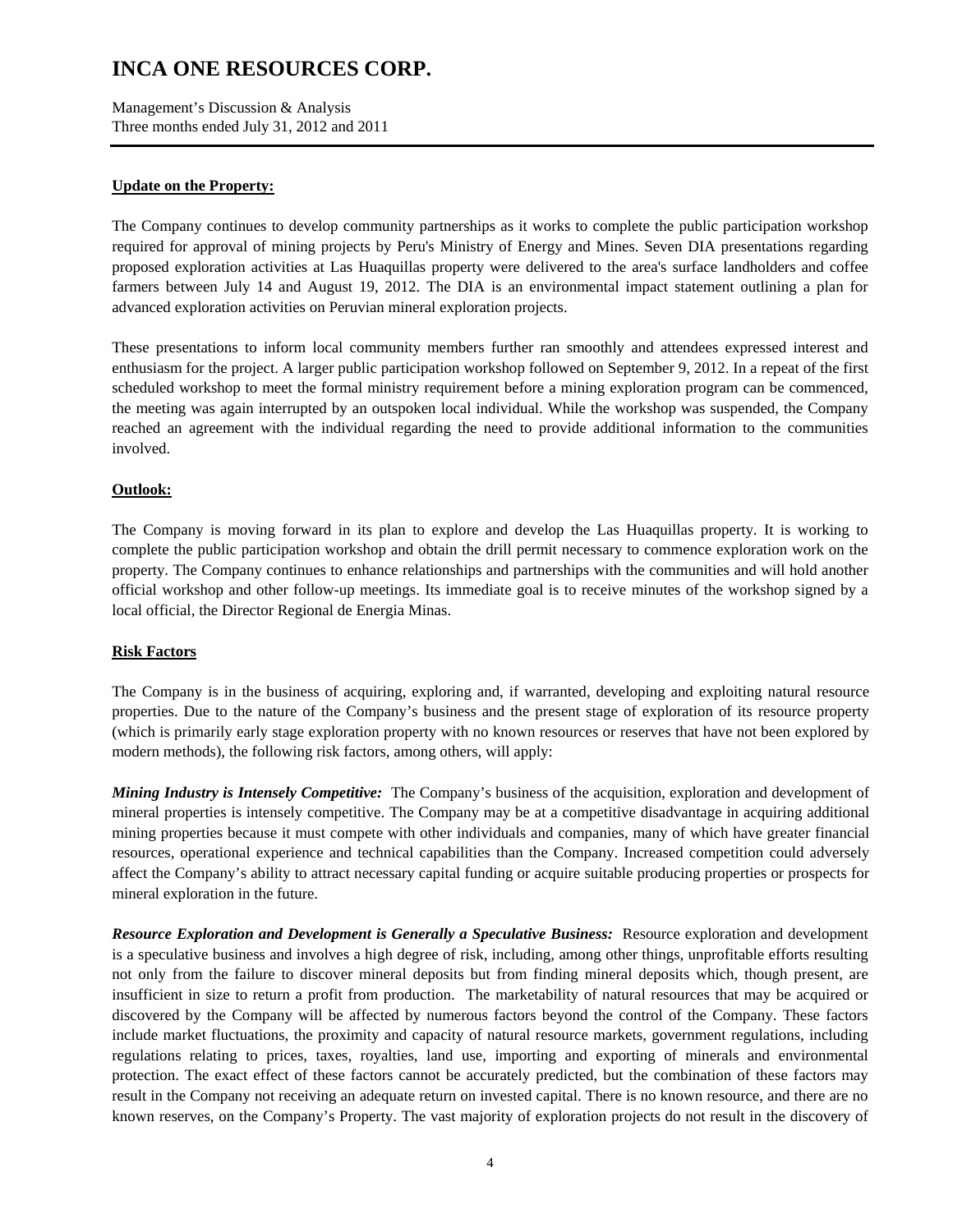Management's Discussion & Analysis Three months ended July 31, 2012 and 2011

commercially mineable deposits of ore. Substantial expenditures are required to establish ore reserves through drilling and metallurgical and other testing techniques, determine metal content and metallurgical recovery processes to extract metal from the ore, and construct, renovate or expand mining and processing facilities. No assurance can be given that any level of recovery of ore reserves will be realized or that any identified mineral deposit, even it is established to contain an estimated resource, will ever qualify as a commercial mineable ore body which can be legally and economically exploited. The great majority of exploration projects do not result in the discovery of commercially mineable deposits of ore.

*Fluctuation of Metal Prices:* Even if commercial quantities of mineral deposits are discovered by the Company, there is no guarantee that a profitable market will exist for the sale of the metals produced. Factors beyond the control of the Company may affect the marketability of any substances discovered. The prices of various metals have experienced significant movement over short periods of time, and are affected by numerous factors beyond the control of the Company, including international economic and political trends, expectations of inflation, currency exchange fluctuations, interest rates and global or regional consumption patterns, speculative activities and increased production due to improved mining and production methods. The supply of and demand for metals are affected by various factors, including political events, economic conditions and production costs in major producing regions. There can be no assurance that the price of any mineral deposit will be such that its mineral property could be mined at a profit.

*Permits and Licenses:* The operations of the Company will require licenses and permits from various governmental authorities. There can be no assurance that the Company will be able to obtain all necessary licenses and permits that may be required to carry out exploration, development and mining operations at its projects, on reasonable terms or at all. Delays or a failure to obtain such licenses and permits or a failure to comply with the terms of any such licenses and permits that the Company does obtain, could have a material adverse effect on the Company.

*No Assurance of Profitability:* The Company has no history of earnings and, due to the nature of its proposed business, there can be no assurance that the Company will ever be profitable. The Company has not paid dividends on its shares since incorporation and does not anticipate doing so in the foreseeable future. The only present source of funds available to the Company is from the sale of its common shares or, possibly, the sale or optioning of a portion of its interest in its mineral property. Even if the results of exploration are encouraging, the Company may not have sufficient funds to conduct the further exploration that may be necessary to determine whether or not a commercially mineable deposit exists. While the Company may generate additional working capital through further equity offerings or through the sale or possible syndication of its property, there can be no assurance that any such funds will be available on favourable terms, or at all. At present, it is impossible to determine what amounts of additional funds, if any, may be required. Failure to raise such additional capital could put the continued viability of the Company at risk.

*Uninsured or Uninsurable Risks:* Exploration, development and mining operations involve various hazards, including environmental hazards, industrial accidents, metallurgical and other processing problems, unusual or unexpected rock formations, structural cave-ins or slides, flooding, fires, metal losses and periodic interruptions due to inclement or hazardous weather conditions. These risks could result in damage to or destruction of mineral properties, facilities or other property, personal injury, environmental damage, delays in operations, increased cost of operations, monetary losses and possible legal liability. The Company may not be able to obtain insurance to cover these risks at economically feasible premiums or at all. The Company may elect not to insure where premium costs are disproportionate to the Company's perception of the relevant risks. The payment of such insurance premiums and of such liabilities would reduce the funds available for exploration and production activities.

*Government Regulation:* Any exploration, development or mining operations carried on by the Company will be subject to government legislation, policies and controls relating to prospecting, development, production, environmental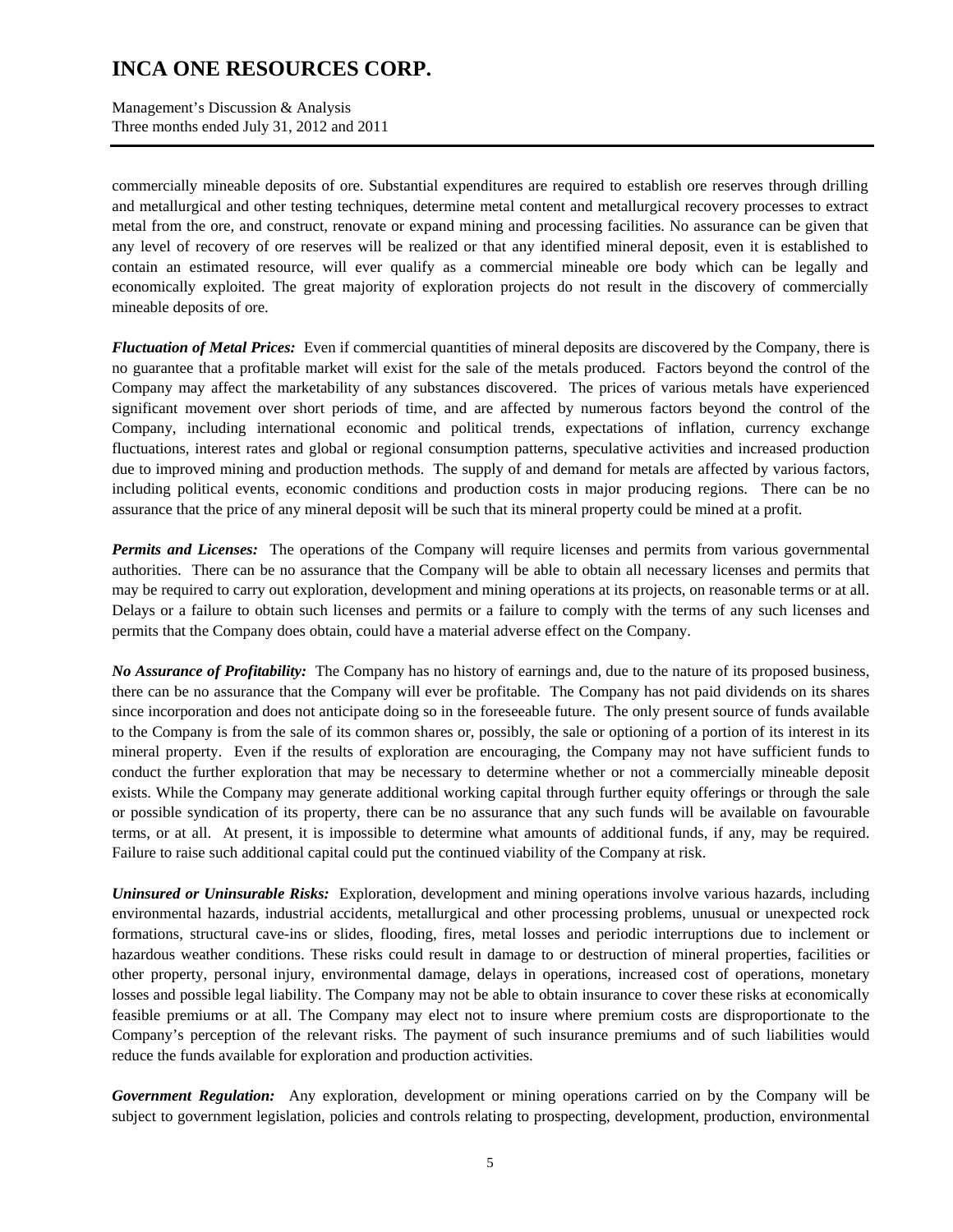Management's Discussion & Analysis Three months ended July 31, 2012 and 2011

protection, mining taxes and labour standards. In addition, the profitability of any mining prospect is affected by the market for precious and/or base metals which is influenced by many factors including changing production costs, the supply and demand for metals, the rate of inflation, the inventory of metal producing corporations, the political environment and changes in international investment patterns.

*Environmental Restrictions:* The activities of the Company are subject to environmental regulations promulgated by government agencies in different countries from time to time. Environmental legislation generally provides for restrictions and prohibitions on spills, releases or emissions into the air, discharges into water, management of waste, management of hazardous substances, protection of natural resources, antiquities and endangered species and reclamation of lands disturbed by mining operations. Certain types of operations require the submission and approval of environmental impact assessments. Environmental legislation is evolving in a manner which means stricter standards, and enforcement, fines and penalties for non-compliance are more stringent. Environmental assessments of proposed projects carry a heightened degree of responsibility for companies and directors, officers and employees. The cost of compliance with changes in governmental regulations has a potential to reduce the profitability of operations.

*Dependence Upon Others and Key Personnel:* The success of the Company's operations will depend upon numerous factors, many of which are beyond the Company's control, including (i) the ability to design and carry out appropriate exploration programs on its mineral property; (ii) the ability to produce minerals from any mineral deposits that may be located; (iii) the ability to attract and retain additional key personnel in exploration, marketing, mine development and finance; and (iv) the ability and the operating resources to develop and maintain the property held by the Company. These and other factors will require the use of outside suppliers as well as the talents and efforts of the Company and its consultants and employees. There can be no assurance of success with any or all of these factors on which the Company's operations will depend, or that the Company will be successful in finding and retaining the necessary employees, personnel and/or consultants in order to be able to successfully carry out such activities. This is especially true as the competition for qualified geological, technical and mining personnel and consultants is particularly intense in the current marketplace.

*Share Price Volatility:* In recent years, worldwide securities markets, particularly those in the United States and Canada, have experienced a high level of price and volume volatility, and the market price of securities of many companies, particularly those considered exploration or development stage companies, have experienced unprecedented declines in price which have not necessarily been related to the operating performance, underlying asset values or prospects of such companies. Most significantly, the share prices of junior natural resource companies have experienced an unprecedented decline in value and there has been a significant decline in the number of buyers willing to purchase such securities. In addition, significantly higher redemptions by holders of mutual funds has forced many of such funds (including those holding the Company's securities) to sell such securities at any price. As a consequence, despite the Company's past success in securing equity financings, market forces may render it difficult or impossible for the Company to secure placees to purchase new share issues at a price which will not lead to severe dilution to existing shareholders, or at all. Therefore, there can be no assurance that significant fluctuations in the trading price of the Company's common shares will not occur, or that such fluctuations will not materially adversely impact on the Company's ability to raise equity funding without significant dilution to its existing shareholders, or at all.

*Financing Risks*: The Company has limited financial resources, has no source of operating cash flow and has no assurance that additional funding will be available to it for further exploration and development of its project or to fulfil its obligations under any applicable agreements. Although the Company has been successful in the past in obtaining financing through the sale of equity securities, there can be no assurance that it will be able to obtain adequate financing in the future or that the terms of such financing will be favourable. Failure to obtain such additional financing could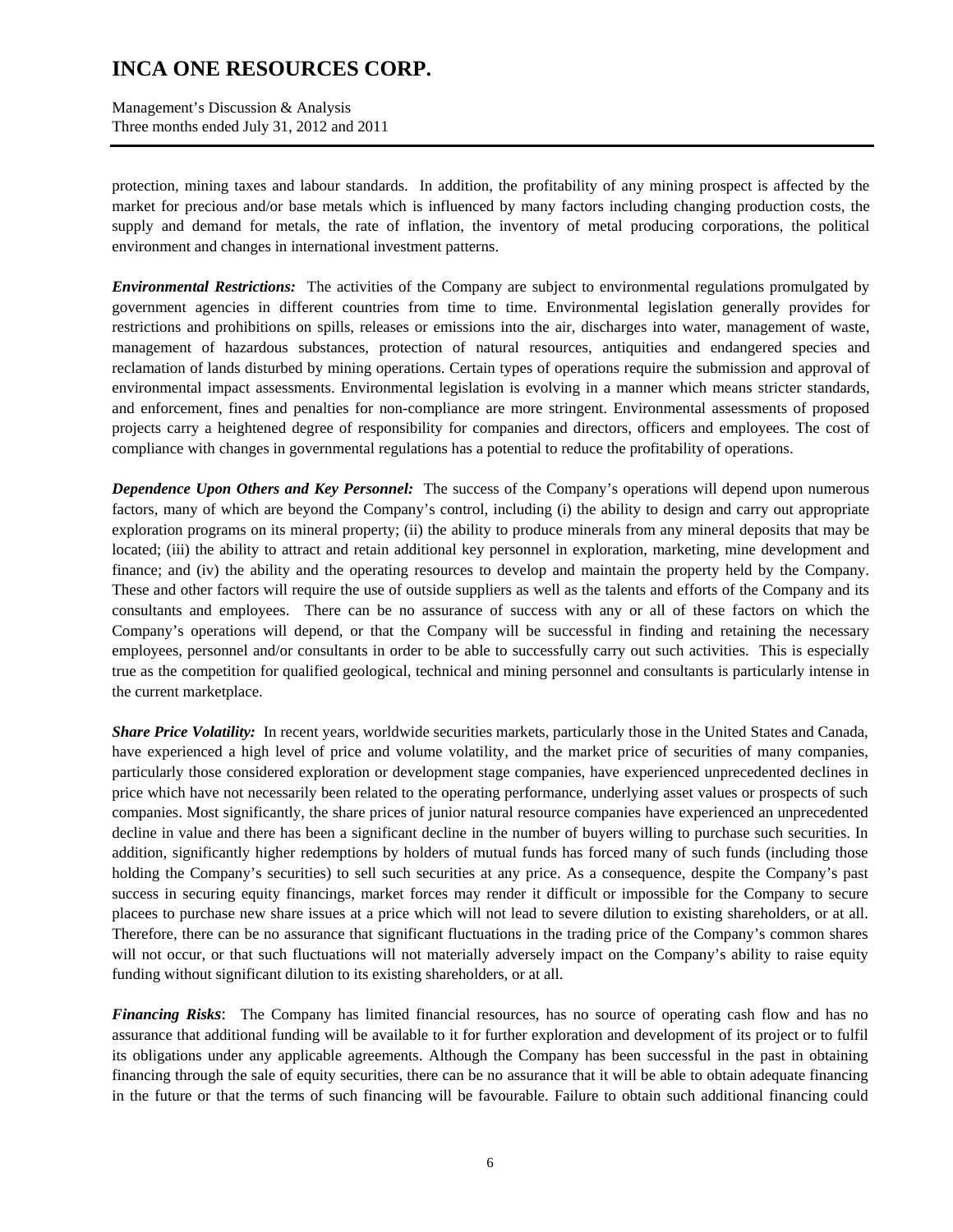Management's Discussion & Analysis Three months ended July 31, 2012 and 2011

result in delay or indefinite postponement of further exploration and development of its project with the possible loss of such property.

*Insufficient Financial Resources:* The Company does not presently have sufficient financial resources to undertake by itself the exploration and development of all of its planned exploration and development programs. Future property acquisitions and the development of the Company's property will therefore depend upon the Company's ability to obtain financing through the joint venturing of projects, private placement financing, public financing, short or long-term borrowings or other means. There is no assurance that the Company will be successful in obtaining the required financing. Failure to raise the required funds could result in the Company losing, or being required to dispose of, its interest in its property. In particular, failure by the Company to raise the funding necessary to maintain in good standing its option agreement could result in the loss of its rights to such property.

*Dilution to the Company's existing shareholders:* The Company will require additional equity financing be raised in the future. The Company may issue securities on less than favourable terms to raise sufficient capital to fund its business plan. Any transaction involving the issuance of equity securities or securities convertible into common shares would result in dilution, possibly substantial, to present and prospective holders of common shares.

*Currency Fluctuations:* The Company maintains its accounts in Canadian dollars. The Company's operations in Peru and its exploration expenditures are denominated in U.S. dollars and Peruvian New Sol, making it subject to foreign currency fluctuations. Such fluctuations are out of its control and may materially adversely affect the Company's financial position and results.

*Surface Rights and Access:* Although the Company acquires the rights to some or all of the minerals in the ground subject to the tenures that it acquires, or has a right to acquire, in most cases it does not thereby acquire any rights to, or ownership of, the surface to the areas covered by its mineral tenures. In such cases, applicable mining laws usually provide for rights of access to the surface for the purpose of carrying on mining activities, however, the enforcement of such rights can be costly and time consuming. In areas where there are no existing surface rights holders, this does not usually cause a problem, as there are no impediments to surface access. However, in areas where there are local populations or land owners, it is necessary, as a practical matter, to negotiate surface access. There can be no guarantee that, despite having the right at law to access the surface and carry on mining activities, the Company will be able to negotiate a satisfactory agreement with any such existing landowners/occupiers for such access, and therefore it may be unable to carry out mining activities. In addition, in circumstances where such access is denied, or no agreement can be reached, the Company may need to rely on the assistance of local officials or the courts in such jurisdictions.

*Title:* Although the Company has taken steps to verify the title to the mineral property in which it has or has a right to acquire an interest in accordance with industry standards for the current stage of exploration of such property, these procedures do not guarantee title (whether of the Company or of any underlying vendor(s) from whom the Company may be acquiring its interest). Title to mineral properties may be subject to unregistered prior agreements or transfers, and may also be affected by undetected defects or the rights of indigenous peoples.

*Acquisition of Mineral Concessions under Agreements:* The agreement pursuant to which the Company has the right to acquire its property provides that the Company must make a series of cash payments and/or share issuances over certain time periods, expend certain minimum amounts on the exploration of the property or contribute its share of ongoing expenditures. The Company does not presently have the financial resources required to complete all expenditure obligations under its property option agreement over their full term. Failure by the Company to make such payments, issue such shares or make such expenditures in a timely fashion may result in the Company losing its interest in such property. There can be no assurance that the Company will have, or be able to obtain, the necessary financial resources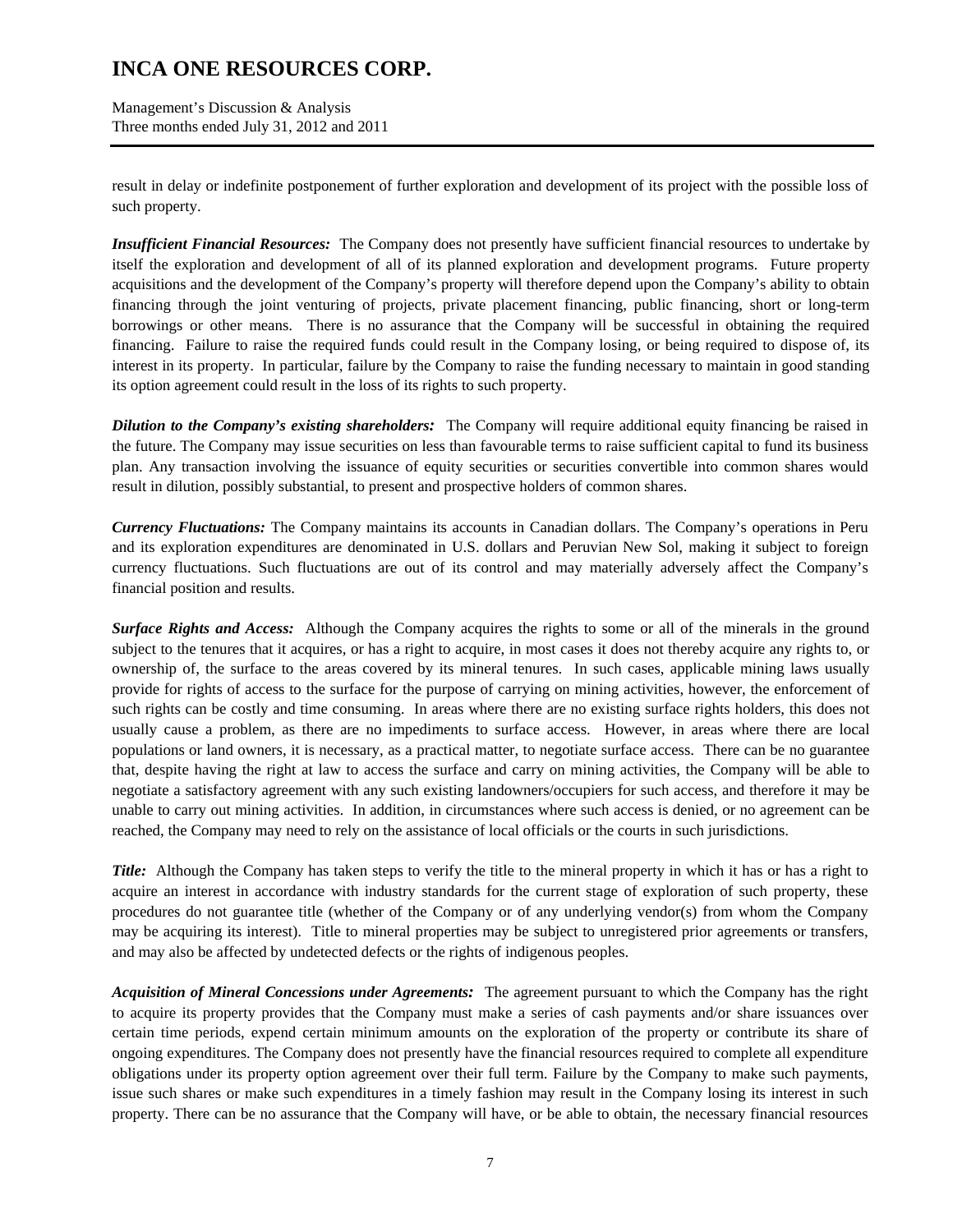Management's Discussion & Analysis Three months ended July 31, 2012 and 2011

to be able to maintain its property agreement in good standing, or to be able to comply with all of its obligations thereunder, with the result that the Company could forfeit its interest in its exploration and evaluation asset.

#### **Summary of Quarterly Information**

The following table sets out selected quarterly financial results, except per share amounts:

| Quarter ended    | Interest Income | Loss       | Loss per share |
|------------------|-----------------|------------|----------------|
|                  | \$              | \$         | \$             |
| July 31, 2012    | 940             | (179, 463) | (0.01)         |
| April 30, 2012   | 1,449           | (330, 455) | (0.01)         |
| January 31, 2012 | 3,745           | (216,339)  | (0.01)         |
| October 31, 2011 | 4,049           | (243,038)  | (0.01)         |
| July 31, 2011    | 1,089           | (389, 707) | (0.02)         |
| April 30, 2011   | 326             | (230,578)  | (0.02)         |
| January 31, 2011 | 479             | (140, 893) | (0.01)         |
| October 31, 2010 | 182             | (71, 596)  | (0.01)         |

There are no general trends regarding the Company's quarterly results. Quarterly results can vary significantly depending on whether the Company has abandoned any properties, granted any stock options, or carried out marketing campaigns and these are the factors that account for material variations in the Company's recent quarterly net losses, none of which are predictable. The impairment of exploration and evaluation assets can have a material effect on quarterly results as and when they occur (as, for example in the quarter ended April 30, 2011). One major factor which can cause a material variation in net loss on a quarterly basis is the grant of stock options due to the resulting share-based payments charges which can be significant when they arise. This can be seen in the quarters ended July 31, 2011 and October 31, 2011.

Another factor which caused a material variation in net loss was the Company's change of business. Prior to the year ended July 31, 2010, the Company's operations were restricted to sustaining its listing on the NEX and seeking new business opportunities. In September 2010, the Company completed its property acquisition and its listing was transferred to the Exchange as a Tier 2 mining issuer and as a result, general operating costs started to increase. This accounted for the variation in the Company's net losses for the quarters ended October 31, 2010 and January 31, 2011. In March 2011, the Company entered into a fundamental property acquisition of the Las Huaquillas Property in Peru. This accounted for the further increase in general operating costs and the variation in the Company's net losses for the quarters ended April 30, 2011 and onwards.

Administrative costs other than the items note above tend to be quite similar from period to period. The variation in finance income is related solely to the interest earned on funds held by the Company, which is dependent upon the success of the Company in raising the required financing for its activities which will vary with overall market conditions, and is therefore difficult to predict.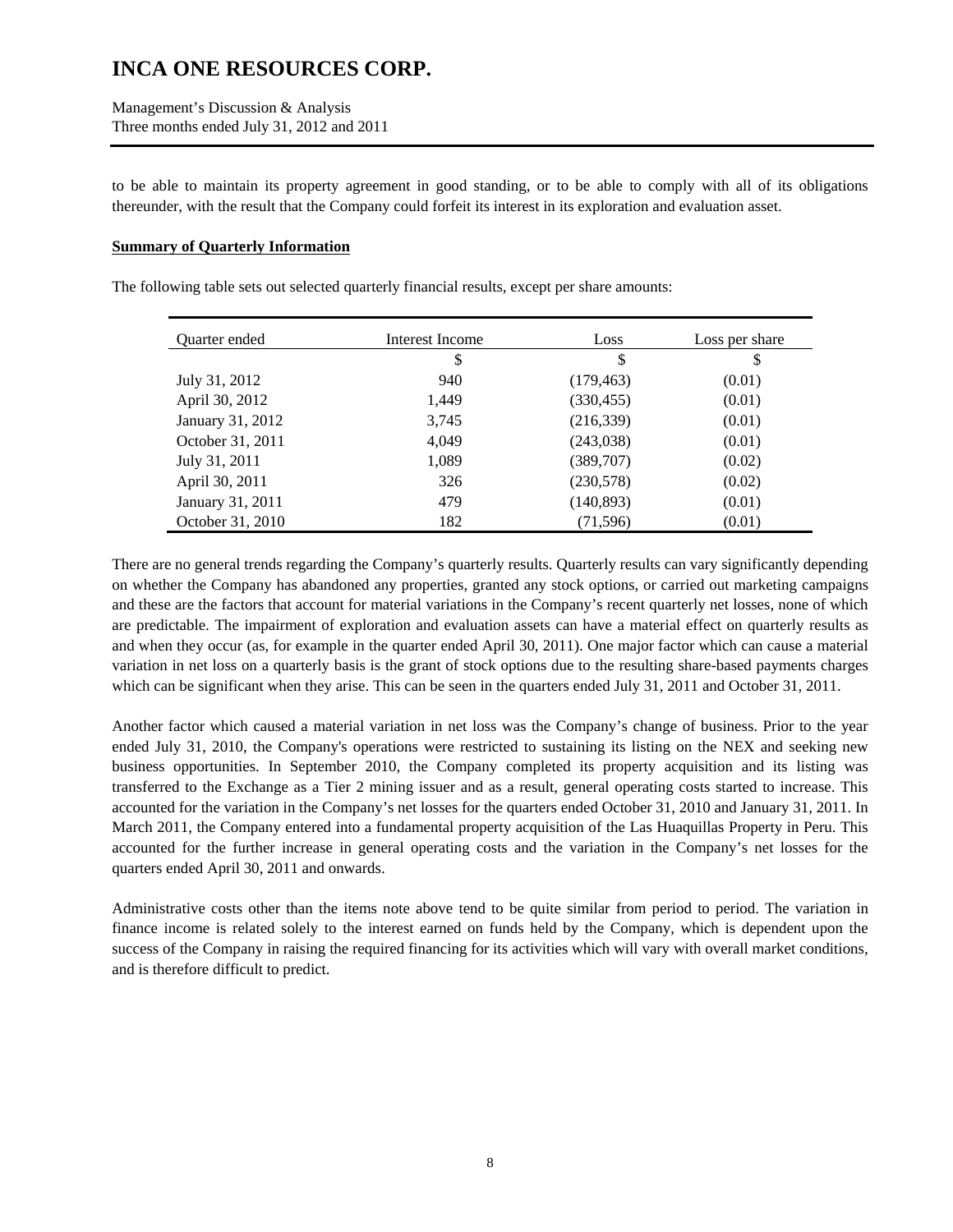Management's Discussion & Analysis Three months ended July 31, 2012 and 2011

### **Results of Operations**

#### Three months ended July 31, 2012 compared with the three months ended July 31, 2011

During the three months ended July 31, 2012, the Company reported a net loss of \$179,463 compared to a net loss of \$389,707 during the three months ended July 31, 2011, representing a decrease in loss of \$210,244. The decrease in loss was primarily attributable to the decrease in share-based compensation of \$200,689.

During the three months ended July 31, 2011, the Company recorded share-based compensation of \$221,244 for stock options granted to directors, officers, employees and consultants of the Company to purchase 376,000 shares at \$0.50 per share for a period of ten years expiring May 13, 2021 and 820,000 shares at \$0.43 per share for a period of ten years expiring July 11, 2021. During the three months ended July 31, 2012, the Company recorded share-based compensation of \$20,555 for stock options vested during the period.

Office, rent and administration increased by \$17,880 as a result of an increase in finance and administrative staff to support the growing requirements of the Company and its offices in Peru. The monthly fee charged by a related company for the finance and administrative support was increased from \$2,000 to \$9,700 per month.

During the three months ended July 31, 2012, consulting and management fees increased by \$19,610 as the Company retained consultants to perform corporate communications, marketing and other public relations services.

#### **Liquidity and Capital Resources**

The Company has no revenue generating operations from which it can internally generate funds. The Company has financed its operations and met its capital requirements primarily through the issuance of capital stock by way of private placements and the exercise of share purchase warrants previously issued, and from loans from related parties. As at July 31, 2012, the Company had cash and cash equivalents of \$132,660 representing a decrease of \$410,370 compared with cash and cash equivalents of \$543,030 at April 30, 2012. The decrease in cash resulted mainly from net outflows of \$53,439 for operations, \$354,090 for exploration and evaluation expenditures and \$2,841 for the purchase of equipment.

The Company reported working capital of \$97,723 at July 31, 2012 as compared to working capital of \$616,545 as at April 30, 2012, representing a decrease in working capital by \$518,822.

During the year ended April 30, 2012, the Company completed a private placement of 5,000,000 units at \$0.40 per unit for gross proceeds of \$2,000,000. The Company paid \$136,790 and issued 87,750 common shares at a fair value of \$35,100 as finders' fees and incurred \$11,691 regulatory expenses on this private placement.

As at the date of this MD&A, the other source of funds currently potentially available to the Company are through the exercise of its outstanding exercisable options and share purchase warrants (See Summary of Outstanding Share Data – (a) options, (b) warrants). However, there can be no assurance that these outstanding convertible securities will be exercised, particularly if the trading price of the common shares on the Exchange does not exceed, by a material amount and for a reasonable period, the exercise price of such convertible securities at some time prior to their expiry dates.

The Company has not entered into any long-term lease commitments. However, the Company is subject to mineral property commitments as outlined in Note 5 to its condensed interim consolidated financial statements for the three months ended July 31, 2012. During the year ended April 30, 2012, the Company entered into an amended agreement related to its Las Huaquillas Property whereby all option payments due starting July 26, 2012 were to be deferred until the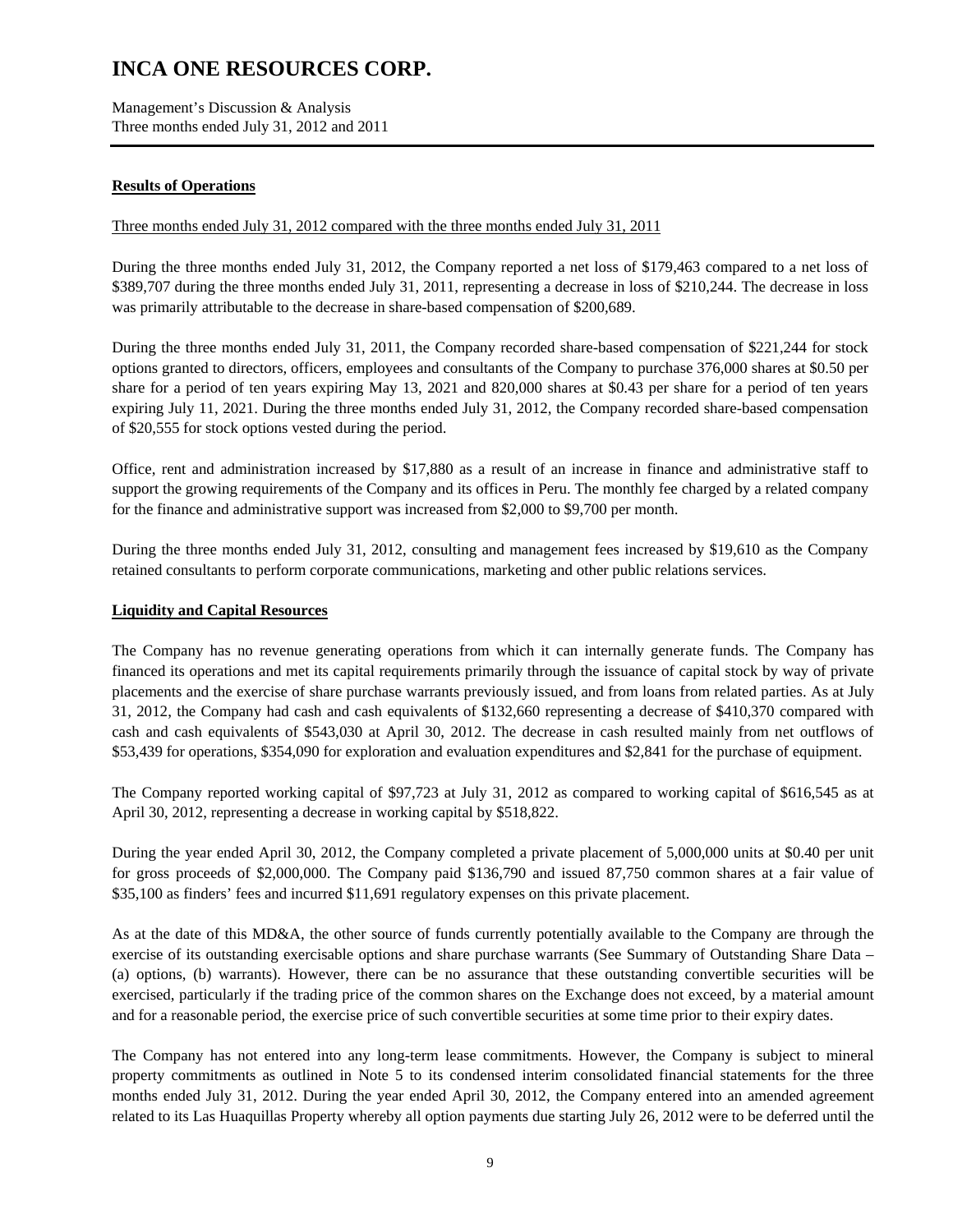Management's Discussion & Analysis Three months ended July 31, 2012 and 2011

drill permits are obtained. Consequently, the Company expects that it has sufficient liquidity and immediate funds will be available through short-term loans to meet its obligations for fiscal 2013. Subsequent to July 31, 2012, the Company received subscriptions of approximately \$70,000 pursuant to the proposed private placement (See "Subsequent Event").

The Company will be required to raise additional capital in order to make option payments as they become due, incur expenditures to maintain its option to acquire an interest in the Las Huaquillas Property and to fund working capital requirements in the long term. Although the Company has previously been successful in raising the funds required for its operations, there can be no assurance that the Company will have sufficient financing to meet its future capital requirements or that additional financing will be available on terms acceptable to the Company in the future. If the Company is unable to obtain adequate additional financing, the Company will be required to curtail operations, exploration and development activities. These material uncertainties cast significant doubt on the entity's ability to continue as a going concern.

The Company's overall success will be affected by its current or future business activities. The Company is in the process of acquiring and exploring its interest in the Las Huaquillas Property and has not yet determined whether the property contains mineral deposits that are economically recoverable. The recoverability of expenditures incurred to earn an interest in this resource property are dependent upon the existence of economically recoverable reserves, securing and maintaining title and beneficial interest in the property, obtaining necessary financing to explore and develop the property, and upon future profitable production or proceeds from disposition of its resource property. See *"Risk Factors*".

### **Transactions with Related Parties**

The Company has entered into certain transactions with related parties during the three months ended July 31, 2012.

| Name and Relationship to Company                                                                                | Purpose of Transaction                            | Three months        | Three months ended |
|-----------------------------------------------------------------------------------------------------------------|---------------------------------------------------|---------------------|--------------------|
|                                                                                                                 |                                                   | ended July 31, 2012 | July 31, 2011      |
|                                                                                                                 |                                                   |                     |                    |
| Ekelly Investments Ltd., a company controlled by<br>Edward Kelly, a Director and CEO of the Company             | Management fees                                   | 24,000              | 18,000             |
| James L. Harris Law Corporation, a company<br>controlled by James Harris, corporate secretary of the<br>Company | Legal fees                                        | 2,000               | 13,682             |
| Remstar Resources Ltd., a company with a common<br>CFO.                                                         | Office, rent and<br>administration <sup>(1)</sup> | 30,800              | 8,100              |
| Ultra Lithium Inc., a company with a common CFO.                                                                | Rent $(2)$                                        | 1,800               | 1,800              |
| JLHLC Holding Inc., a company controlled by an<br>officer of the Company                                        | Interest on $\alpha$ loan $(3)$                   | -                   | 493                |

A description of the related party transactions is as follows:

(1) The Company entered into a month-to-month arrangement with Remstar Resources Ltd. whereby Remstar provides for office premises and support related to accounting, administration and financial reporting. Of the monthly fees paid to Remstar, \$2,500 is allocated to the services of Nilda Rivera, CFO of the Company.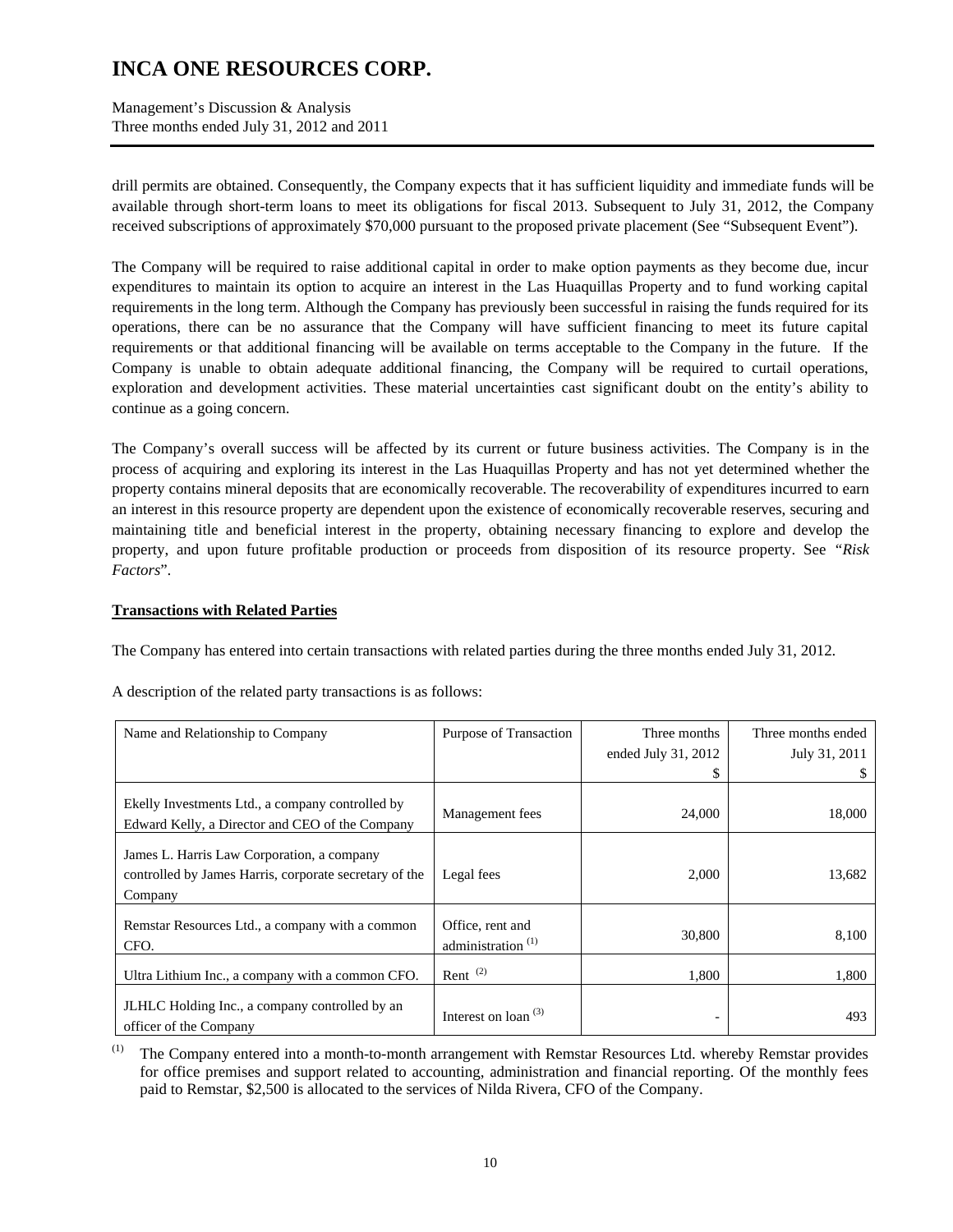Management's Discussion & Analysis Three months ended July 31, 2012 and 2011

- (2) The Company entered into a month-to-month arrangement for the rental of office premises.
- (3) The Company received a short-term loan from JLHLC Holdings Inc. pursuant to a loan agreement dated August 16, 2010. The loan has a term of one year maturing August 31, 2011 and bears interest at 12% per annum. The loan was fully repaid during the year ended April 30, 2012.

Included in prepaid expenses were rent deposits and prepaid rent of \$12,200 (April 30, 2012 - \$1,200) paid to companies having an officer in common.

Included in accounts payable and accrued liabilities was an expense reimbursement of \$6,714 (April 30, 2012 - \$13,264) payable to a director and officer of the Company.

### **Subsequent Event**

Subsequent to July 31, 2012, the Company announced a non-brokered private placement of up to 10,000,000 units at \$0.10 per unit for gross proceeds of up to \$1,000,000. Each unit will consist of one common share and one-half of one common share purchase warrant. Each warrant will entitle the holder to acquire one additional common share of the Company at \$0.20 per share for a period of twelve months from the date of closing, subject to an acceleration provision under certain circumstances. A finder's fee may be payable in connection with this private placement. Closing of the private placement is subject to acceptance for filing by the Exchange.

The net proceeds from the offering will be used to further develop community relations at the Company's Las Huaquillas property and for general working capital.

#### **Critical Accounting Estimates**

The preparation of the Company's condensed interim consolidated financial statements in conformity with IFRS requires management to make judgments, estimates and assumptions that affect the accounting policies and the reported amounts of assets, liabilities and disclosure of contingent assets and liabilities at the date of the consolidated financial statements and reported amounts of revenues and expenses during the reporting period. Estimates and assumptions are continuously evaluated and are based on management's experience and other factors, including expectations of future events that are believed to be reasonable under the circumstances. However, actual outcomes can differ from these estimates. Revisions to accounting estimates are recognized in the period in which the estimates are revised and in any future periods affected. Areas requiring a significant degree of estimation and judgment relate to going concern assessments, functional currency, the impairment of exploration and evaluation assets and share-based payments. Due to the inherent uncertainty involved with making such estimates, actual results reported in future years may differ from these estimates.

Critical judgments exercised in applying accounting policies that have the most significant effect on the amounts recognized in the consolidated financial statements are as follows:

(i) Economic recoverability and probability of future economic benefits of mineral property interests

Management has determined the exploration, evaluation, and related costs incurred which were capitalized may have future economic benefits and may be economically recoverable. Management uses several criteria in its assessments of economic recoverability and probability of future economic benefits including geologic and other technical information, a history of conversion of mineral deposits with similar characteristics to its own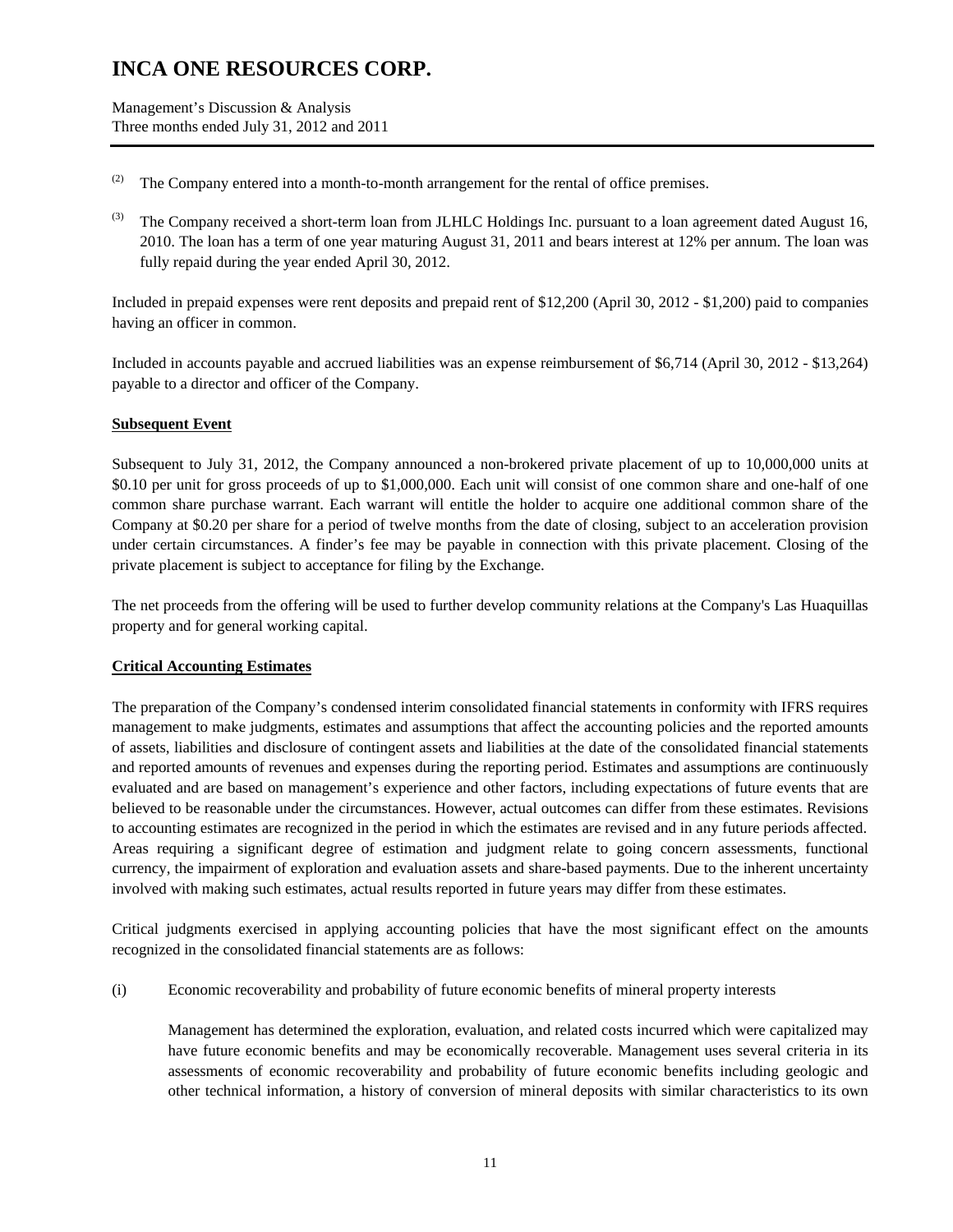Management's Discussion & Analysis Three months ended July 31, 2012 and 2011

> properties to proven and probable mineral reserves, the quality and capacity of existing infrastructure facilities and the evaluation of permitting and environmental issues and local support for the project.

(ii) Determination of functional currency

The Company determines the functional currency through an analysis of several indicators such as expenses and cash flow, financing activities, retention of operating cash flows, and frequency of transactions with the reporting entity.

(iii) Value of share-based compensation

The Company uses the Black-Scholes option pricing model for valuation of share-based compensation. Option pricing models require the input of subjective assumptions including expected price volatility, interest rate, and forfeiture rate. Changes in the input assumptions can materially affect the fair value estimates and the Company's earnings and equity reserves.

(iv) Deferred tax assets

Deferred tax assets, including those arising from un-utilized tax losses, require management to assess the likelihood that the Company will generate sufficient taxable earnings in future periods in order to utilize recognized deferred tax assets. Assumptions about the generation of future taxable profits depend on management's estimates of future cash flows. In addition, future changes in tax laws could limit the ability of the Company to obtain tax deductions in future periods. To the extent that future cash flows and taxable income differ significantly from estimates, the ability of the Company to realize the net deferred tax assets recorded at the reporting date could be impacted.

#### **Financial Instruments**

As at July 31, 2012, the Company's financial instruments consist of cash and cash equivalents, other receivables and accounts payable and accrued liabilities. The carrying values of these financial instruments approximate their fair values because of their short term nature and/or the existence of market related interest rates on the instruments. The Company has no financial instrument assets or liabilities recorded in the statements of financial position at fair value.

Cash and cash equivalents are held as cash deposits or investments in guaranteed investment certificates ("GICS") at banks within Canada. The GICs are immediately redeemable and their fixed terms do not exceed one year. The Company also holds cash at highly rated Peruvian banks. The Company does not invest in asset-backed commercial paper and does not expect any credit losses.

A portion of the Company's financial assets and liabilities is denominated in foreign currencies giving rise to risks from changes in foreign exchange rates. The Company holds cash in Canadian, United States and Peruvian currencies in line with forecasted expenditures. The Company's main risk is associated with the fluctuations in the US dollar and the Peruvian New Sol ("Sol"). The Company has determined that an effect of a 10% increase or decrease in the US dollar and Sol against the Canadian dollar as at July 31, 2012 would result in an insignificant change to the comprehensive loss for the three months ended July 31, 2012. At July 31, 2012, the Company had no hedging agreements in place with respect to foreign exchange rates.